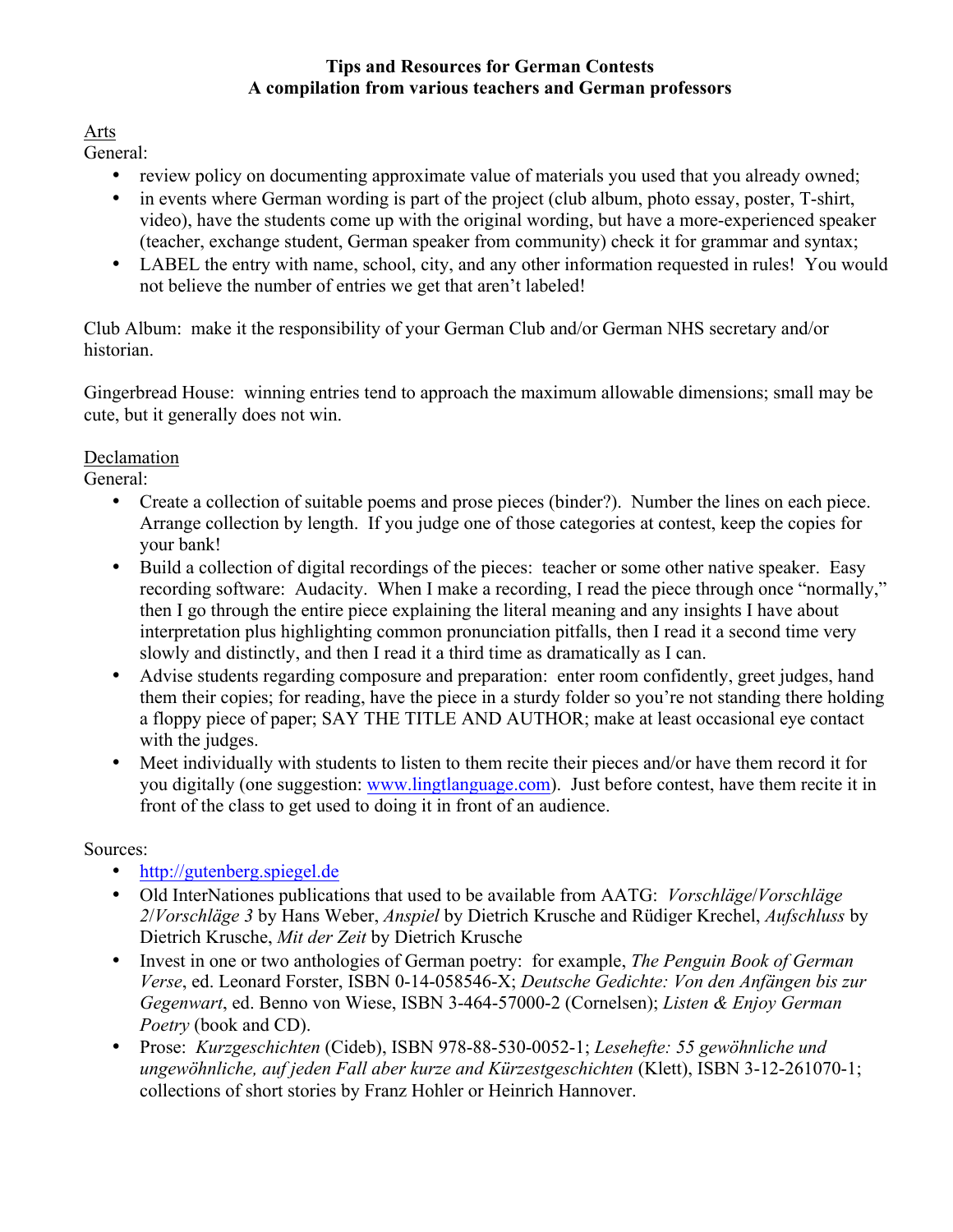• For some more modern piece options: (courtesy of Ewa Siwak, Texas State University) 1) The link below has a list and articles about several new(er) German authors - the articles will give teachers an idea what to expect. http://www.goethe.de/ins/eg/prj/mal/jda/dtl/deindex.htm At the bottom of each article there are links, and they often include *Leseproben*. This might be a start.

2) This site has several authors and each includes a pdf version of a Leseprobe as well. http://www.litrix.de/buecher/belletristik/deindex.htm

Text Ideas: (courtesy of Professors of German, Christopher Wickham and Silke Schade, UTSA and Evelyn Saucier, retired from Westwood HS)

### **Poetry Level I:**

Der Panther (Reading) Einen Brief soll ich schreiben (Reading) Sachliche Romanze (Reading) Fallersleben: Einigkeit und Recht und Freiheit (Memory) Du (Memory) Erziehung (Memory)

### **Poetry Level II or III:**

Heine: Sie saßen und tranken am Teetisch Hofmannsthal: Was ist die Welt? Rilke: Herbsttag Lasker-Schüler: Mein blaues Klavier Van Hoddis: Weltende Kästner: Sachliche Romanze Der erste Schnee (Reading - II) Mein Kind (Reading - II) Hund und Katze (Reading - II) Max und Moritz (Memory  $-$  II) Wer sagt das Maedchen (Memory – II) Mein Bär (Memory – II) Mein Berlin (Reading - III) Wiegenlied (Reading - III) Nachtgedanken (Reading - III) Mein Kind wir waren Kinder (Memory – III) Traum und Leben (Memory – III) Der Werwolf (Memory – III)

## **Poetry Level IV:**

Heine: Die Wanderratten Bachmann: Nebelland Trakl: De Profundis Droste: Am Turme Die Granadiere (Reading) Handstand auf der Lorelei (Reading) Handschuh (Reading) Das Karussell (Memory)

Die Teilung der Erde (Memory) Willkommen und Abschied (Memory)

### **Prose:**

Grimm: Der süße Brei Grimm: Die Sterntaler Bichsel: Der Milchmann Özdamar: Ein japanisches Sprichwort sagt . . . Purzelhans (Reading - I) Der Suesse Brei (Reading - I) Der Bauer und der Esel (Reading - I) Der Schulinspector zu Besuch (Memory – I))

Der Bauer und der Dieb (Memory – I) Alis Probleme (Memory – I)

Ein schlechter Tag (Reading – II) Friedrich und der Kaffee (Reading – II) Friedrich der Große und Mendelssohn (Reading – II) Friedrich der Grosse (Memory – II) Kannitverstan (Memory – II) Muenchhausens Abenteuer (Memory – II)

Emil (Reading – III) Der König von Sachsen (Reading – III) Das Loch im Strumpf (Reading – III) Der Arzt erzählt (Memory – III) Gutes Wort, Böse Tat (Memory – III) Schildbürger und Dummheiten (Memory – III)

das Steinerne Brot (Reading – IV) der Bauer und der Teufel (Reading – IV) das Verlorene Gesicht (Reading – IV) Sterntaler (Memory – IV) Martin Luther (Memory – IV) Wie Eulenspiegel auf dem Seil lief (Memory – IV)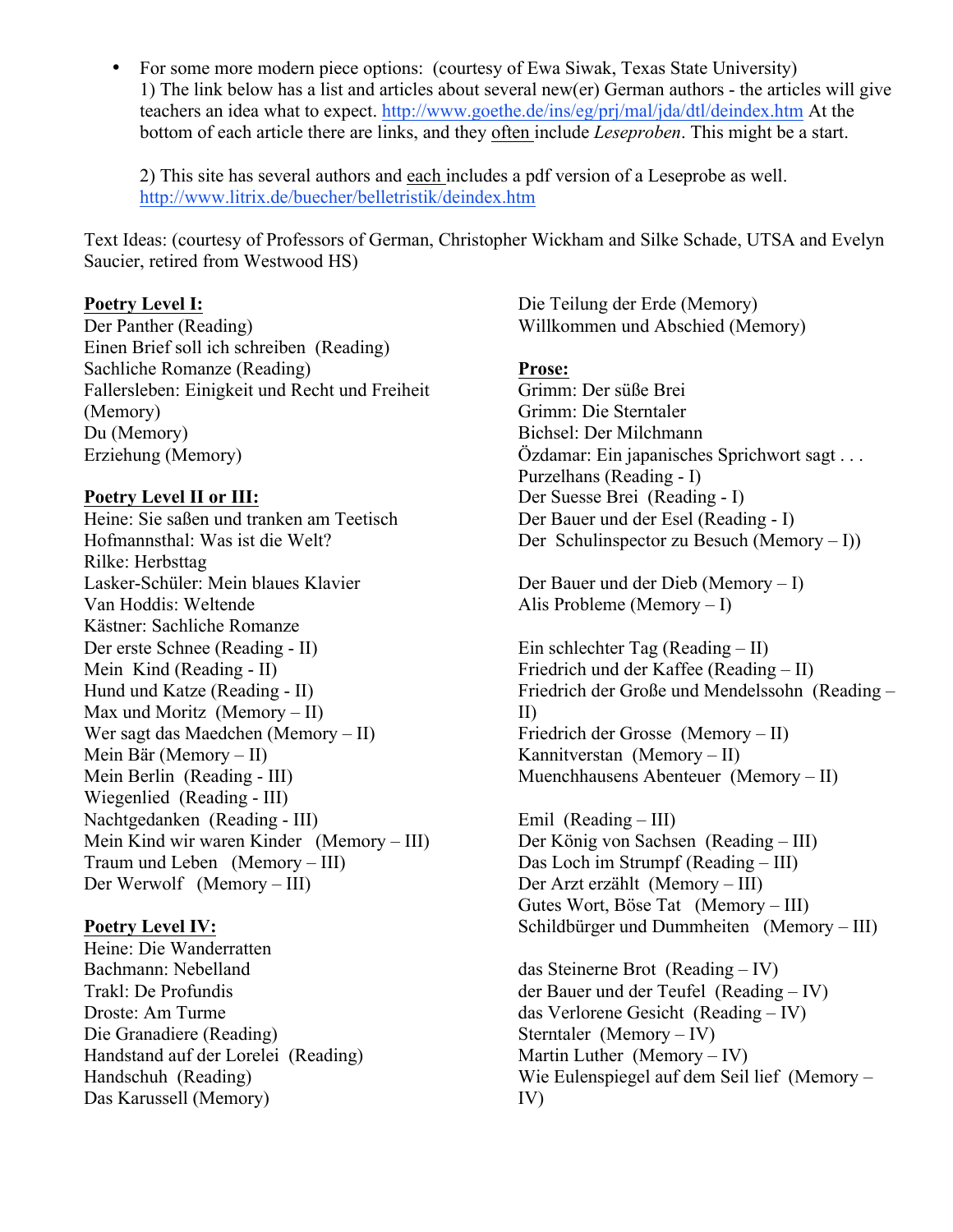# Drama

Depending on the make up of your classes, you may have more boys than girls one year or vice versa. It's easy to change characters around to make them work for your class dynamic!

Duet Acting: possible source: *101 Szenen für 2 Personen*, ISBN 3-89487-481-3 (but be careful, some of the scenes are translations from plays by non-German authors, but it also has quite a few scenes from German plays). Otherwise, simply mine plays that you have in your personal collection or that you read in your classes.

Puppet Show: Most schools do fairy tales, although there is no requirement to do so.

Skit: You can use published materials, but my recommendation is to assemble your group and then brainstorm a skit that fits the particular group size and personality: fairy tale, modern riff on a fairy tale, smash-up of several fairy tales, common TV formats such as game shows or talk shows. Untried idea: pick a theme for the year and have all your skits center on that theme. At least this gives you a starting point for your brainstorming. I'll be taking my students this spring to the Wagner opera *Tristan und Isolde*, so my idea for this year is to have all our skits based on the plot of that opera.

# Music

For chorus, classical ensemble, and vocal solo, I don't get involved in choosing music. I refer the students to the choir/orchestra teachers or their private tutors/coaches, who are usually willing to help them find a piece.

# Polka Band:

- Fest-Musik-Haus, Box 162, Medina, TX 78055, www.festmusik.com, 830-589-2268, contact: Herbert Bilhartz
- www.sheetmusicplus.com, do a search for "polka band strauss"

Folk Dance: If you're not already doing folk dance, the best way to break into this event is to 1) find a coach and 2) find a teacher who already has a team to mentor you. Rustin Buck doesn't know a single folk dance himself, but he is willing to help you with advice and will make you a copy of a binder of folk dance instructions and CDs that was put out some years ago by the Texas folk dance groups. Valina Witte in the Houston area is very willing to help as a coach and, if you're not in the Houston area, she might be able to put you in touch with people in your area who could coach (www.valinapolka.com). It can be done without a coach: get a copy of the binder and then comb Youtube for videos of the dances.

# Oral Tests

Directed Dialogue: Direct students to question banks posted on State and Houstonfest websites. Use www.lingtlanguage.com to create mock interviews that students must complete at home, perhaps 5 questions per week.

Sight Reading: Use www.lingtlanguage.com to post a "text of the week" (any text from internet will do) and have students record it for you. Website allows you to give written feedback to student.

## Pass auf!

Divide topics among students: research a topic, create sample questions to build up a question bank, become the expert on that area. Consult the culture section of the document "Tips for Written Testing Events" that can be found on State, Houstonfest and Sprachfest websites for ideas on subtopics that students need to be familiar with. It is essential that the students also keep up with current events; a certain number of questions every year will be from recent news, and Terry Smith says this is often the deciding factor in a match.